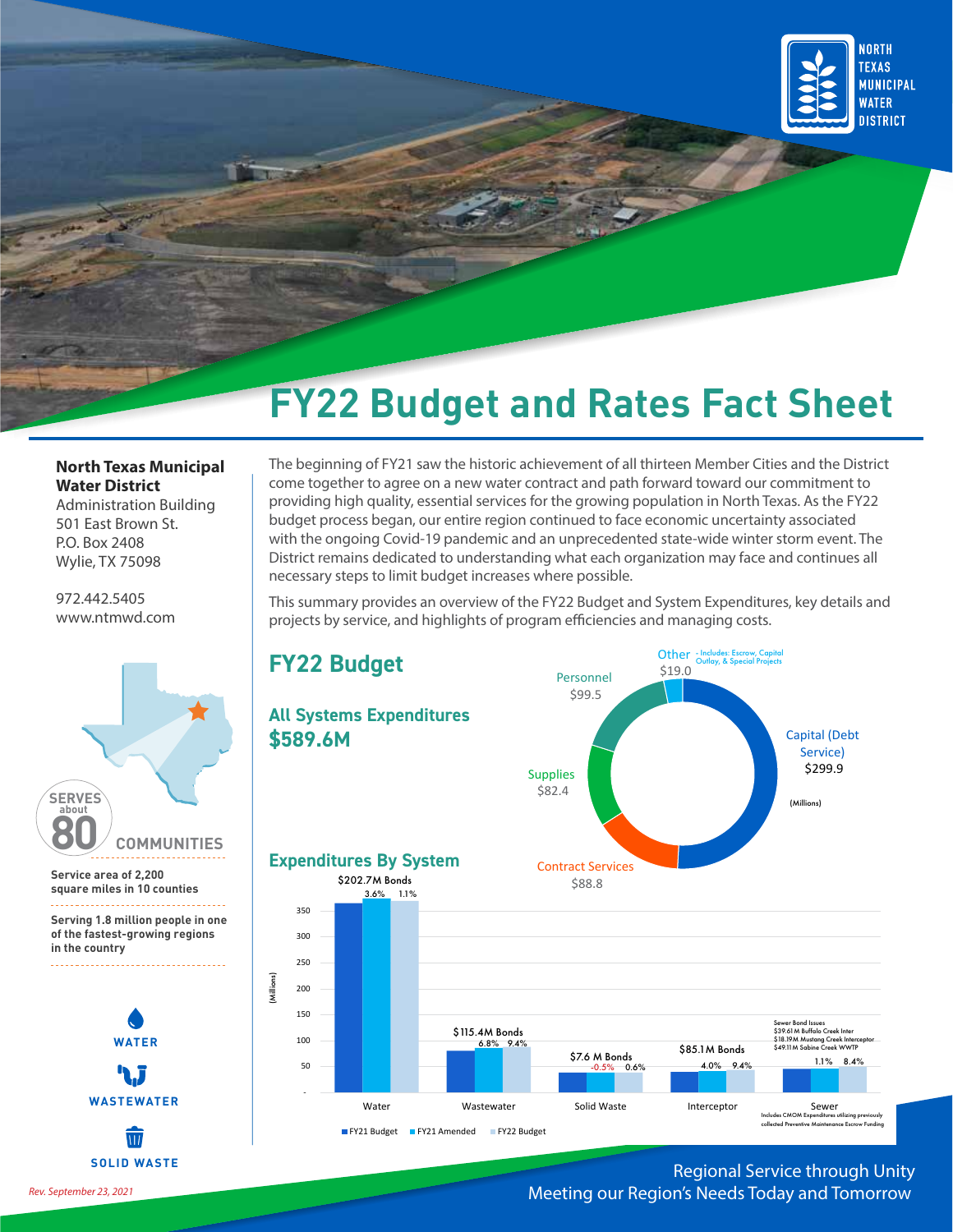## *The District remains in strong financial condition*

In addition to the ongoing COVID-19 pandemic and its disruptive effects on numerous supply chains, the issues associated with the near-collapse of the state's electric grid created exceptionally high price fluctuations in the electric power market and caused the District to incur abnormally large power bills. The winter storm also revealed some additional needs to protect our systems from future extreme weather events. Here are some key ways the District addressed these challenges to manage our overall budget:

## Personnel

To meet our region's water and wastewater needs, new operating facilities are currently under construction such as Bois d'Arc Lake, the Leonard Water Treatment Plant and the Sister Grove Regional Water Resource Recovery Facility. The District is adding 22 new personnel in FY22, primarily for staffing the new operating facilities. In an effort to help control costs, the District is also evaluating organizational structures for potentially reallocating vacant positions as a result of recent retirements.

## **Operations**

In addition to rising electric power costs, an increase in global demands and supply chain disruptions to the critical resources needed to operate our facilities caused the District to see significantly increased costs associated with chemicals. The District was able to partially offset these increases by reducing contract labor expenses and vehicle equipment purchases.

## **Capital**

The District was able to decrease its capital budget due to lower capital improvement fund transfers in the Regional Water System which is partially offset by additional required debt service payments from new debt. For FY22, bond issues and Extendable Commercial Paper (ECP) of approximately \$520 million worth of capital projects are planned. ECP is a short-term financing instrument which performs as a revolving line of credit that will be repaid with long-term bonds at a later date.

**Despite the challenges encountered, the District remains in a sound financial condition.** The Board's goal of meeting our obligations for those we serve while protecting the environment continues to be accomplished with reasonable cost across all systems.

## *Wholesale Water Rate to remain the same*

Through strategic planning and limiting of cost increases unless related to new or expanding facilities and shifting capital project funding, **the District's total revenue requirement for FY22 results in no change to the proposed FY22 wholesale water rate.** 

| <b>FY21 MEMBER CITY APPROVED WHOLESALE WATER RATE</b>        |                    |                      |               |
|--------------------------------------------------------------|--------------------|----------------------|---------------|
|                                                              | <b>FY21 Actual</b> | <b>FY22 Proposed</b> | <b>Change</b> |
| Variable O&M<br>(i.e., chemicals, power, etc.)               | \$49               | \$.60                | \$0.12        |
| <b>Fixed O&amp;M</b><br>(i.e., personnel, maintenance, etc.) | \$.70              | \$ .73               | \$0.03        |
| <b>Capital</b>                                               | \$1.80             | \$1.66               | $$ -0.14$     |
| <b>Total</b> (per 1,000 gal.)                                | $$2.99*$           | $$2.99*$             | \$0.00        |

\*Customer Cities/Entities rate + \$.05



**\*does not include support staff**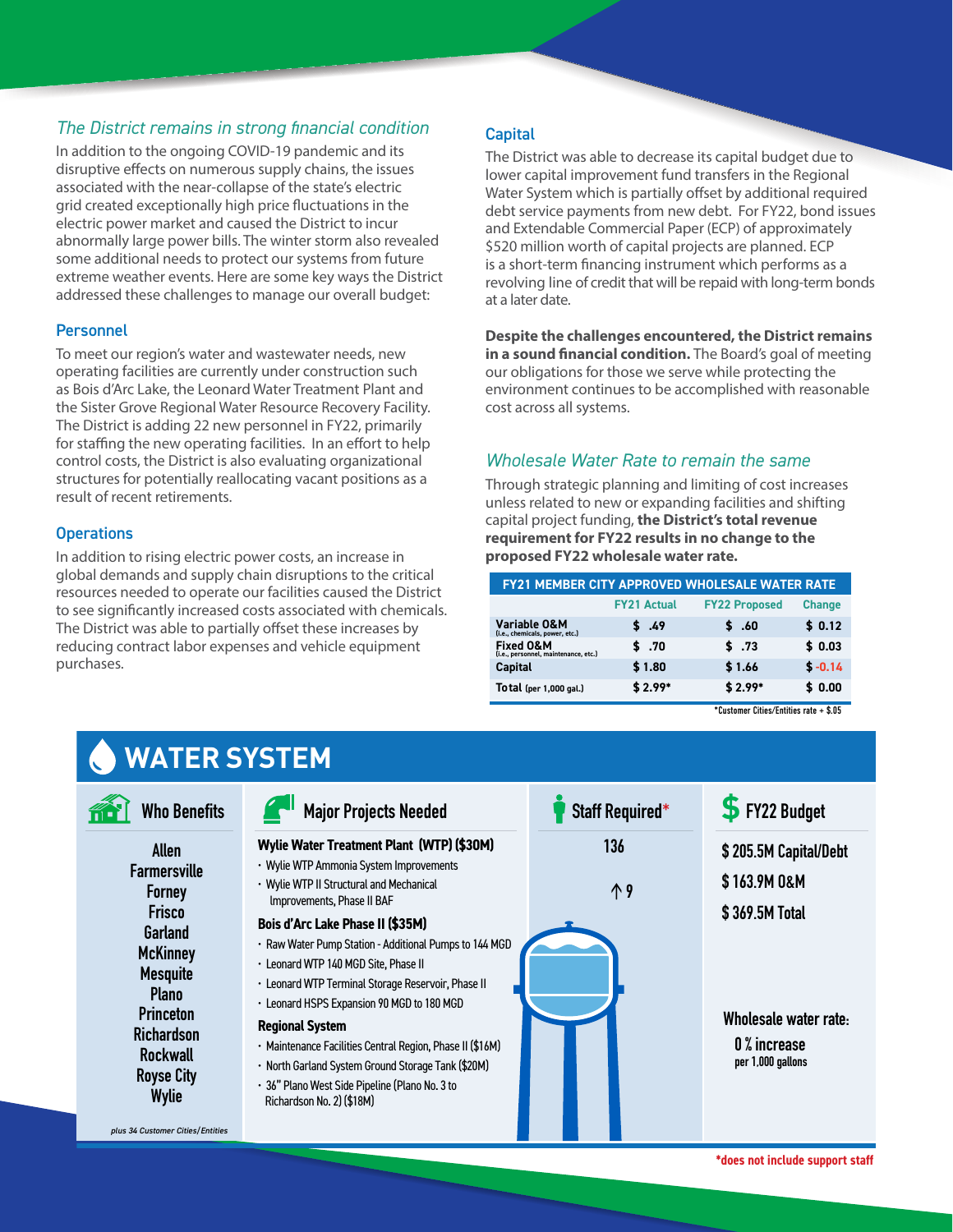# **REGIONAL WASTEWATER SYSTEM (treatment) \*\***